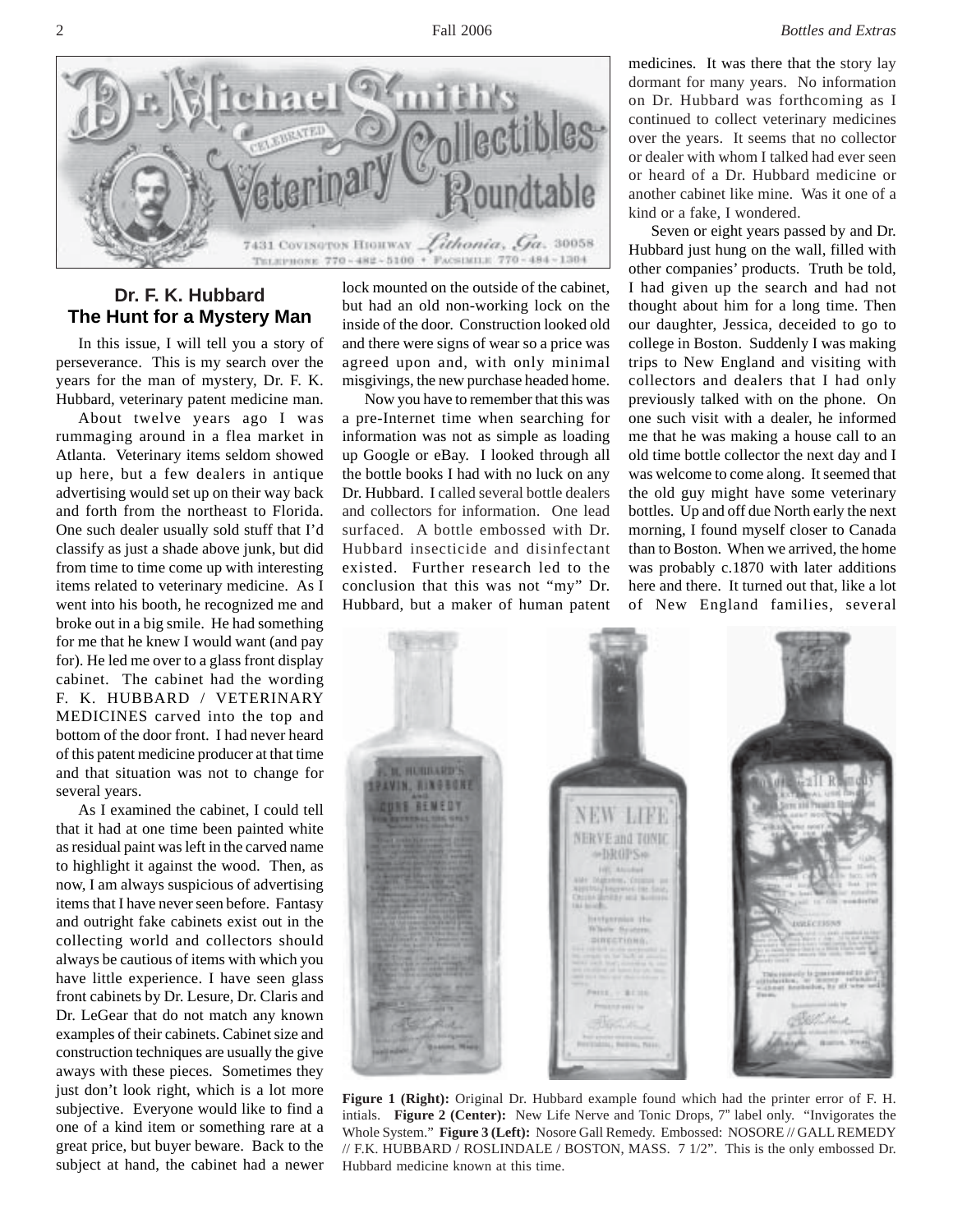## *Bottles and Extras* 5 3

generations had lived in this house and no one ever threw anything away. We shot the bull with the old guy for about an hour as he did chores around the house and checked us out. Finally we made it into the house which was several stories filled with boxes and boxes and piles and piles of stuff. Even the staircases were lined with boxes.

We all went into the bottle room which had been the main living room in another lifetime but now was filled with shelf after shelf of bottles. Country store glass front counters were haphazardly filled with bottles. Opened and unopened boxes of bottles were everywhere, making it a problem for three people to walk around. You get the picture. As my dealer friend and the collector discussed the finer points of Stoddard glass and pontiled colored medicines, I looked around. I didn't ask about veterinary medicines at that time, I just wandered around to see what was what. Peering into the front of a waist level glass counter, I was looking at about ten rows of bottles lined up front to back. Maybe a couple of hundred bottles total were in the twelve foot cabinet. Lighting was sort of dim, so I was down on a knee looking in when I thought I saw the name Hubbard on a label about eight rows back. Is it OK to get something out of this cabinet, I asked? "Sure, help yourself."

I went around back and moved a few boxes of bottles and stuck my hand in the cabinet. Out came Dr. F. H. Hubbard's Spavin, Ringbone and Curb Remedy bottle. Wow, it existed, it was real. It had been so long and Dr. Hubbard had receded far into my memory, but was something odd about the name? Don't worry now, just buy this bottle. No other veterinary medicines showed up and after the dealer had concluded his purchases I asked the owner about my bottle. "Son" he said, "that bottle has a crack in the bottom, you don't want that, it's damaged." I assured him I would take it "as is" and a deal was struck. All the way back to Boston I fondled my bottle, but something was nagging me about that name.

A few days later, I was home and headed to the Dr. Hubbard cabinet, ready to place my prize in it's proper place. Then it hit me, my nagging doubt returned. My cabinet was carved F. K. Hubbard and my bottle was printed F. H. Hubbard. Expletive deleted!! What was the deal? There was no doubt, carved into the cabinet was an intial "K". Was it a fake after all? Could some cabinet maker not spell? It drove me crazy, but I had a new clue. The Dr. Hubbard on my bottle was from Roslindale, Mass., a suburb of Boston. By this time, the Internet existed and I searched for Roslindale. Jackpot! Roslindale had an historical society. Surely they would have information on my mystery man. Several e-mails back and forth with the head of the historical society gave me the bad news. No one ever wrote a town history of Roslindale and no Dr. Hubbard, F. K. or F. H. was listed in any information in their collection. Dead end, again.

Another year passes, no news, but eBay exists and I diligently search for Dr. Hubbard each week. Then one day up pops Dr. F. K. Hubbard's X-Ray Veterinary Worm Killer bottle with a box. It had never dawned on me that the printer of the label on my Spavin Remedy might have screwed up Dr. Hubbard's initials. The bottle was purchased on eBay and now I was the proud owner of two Dr. Hubbard bottles and one was a RARE MISPRINTED variation. Now I'm liking my cabinet a lot more and all thought of fakery or deception are gone.

Now we fast forward to 2003, nothing new on the Dr. Hubbard front until a letter from a collector in Pennsylvania lands on my desk. Enclosed is a photo of a Dr. Hubbard cabinet identical to mine and a request for information. I called him immediately with the news that the cabinet is real and that at least one other exists, along with two bottles of medicines. No paper ephemera, booklets, letterhead, or

> flyers from Dr. Hubbard exist to my knowledge. The next chapter in this story occurred just last year as I got a call from an antique dealer in Rhode Island who had purchased a large volume of bottles. He had gotten my name off the Internet as a contact for veterinary patent medicines. He had four bottles for sale if I was interested, all from the same company. You guessed it, but how was it possible, all four bottles were from the Dr. F. K. Hubbard Company of Roslindale.

The final chapter of my story was written just a few months ago. As I was writing this story, I was contacted by a friend who happened to be an expert in genealogical research. Given Dr. Hubbard's



**Figure 4:** Earlier Worm Killer. 5" label only. It seems that all of Dr. Hubbard's early remedies contained X-Rays as the box lists X-Ray Colic Cure, X-Ray Liniment etc.

**Figure 5:** Later variation without the X-Rays and the addition of his image on the box. 5" label only.